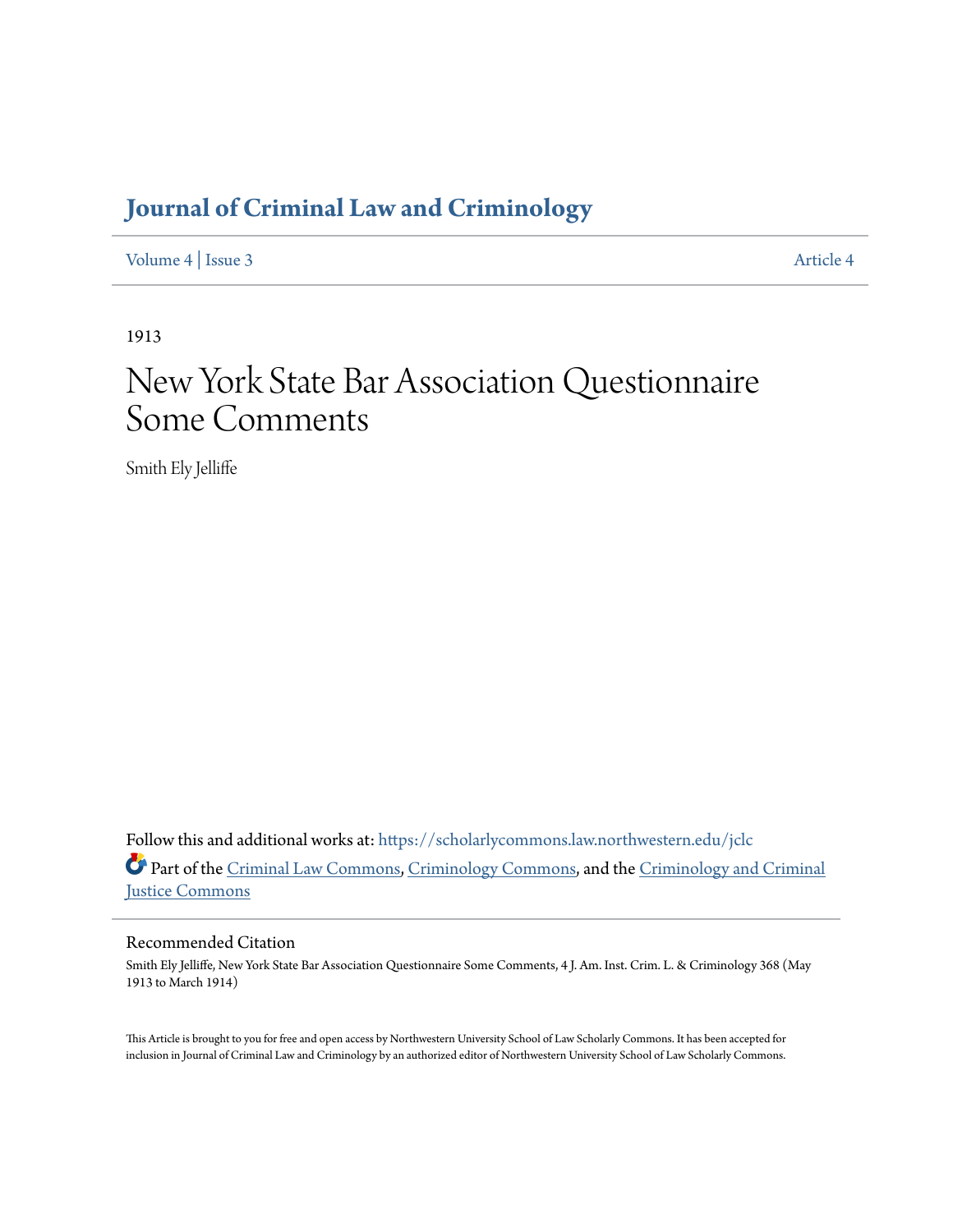#### THE NEW YORK STATE BAR ASSOCIATION QUESTION. NAIRE-SOME COMMENTS.<sup>1</sup>

### SMITH ELY JELLIFFE, M. D., PH. D.<sup>2</sup>

The State Bar Association have requested alienists throughout the State to make a specific response to a questionnaire which they have issued. This is to guide them in framing legislation relative to the "Commitment and Discharge of the Criminal Insane."

As this questionnaire raises points of paramount importance to society as a whole, and to lawyers and physicians, as specialized groups in society, I have thought that my own ideas concerning the questionnaire might be of interest, possibly of value, as a basis for a discussion at the New York Psychiatrical Society.

We meet, in the first place, with the question: *What is the medical definition of insanity?* I consider this to be the crux of the whole situation. It is about this concept of a medical insanity that the controversy focuses, and it seems desirable to understand it at the outset, to outline a position, and to give one's reasons why.

My own position for many years has been that there is no such thing as a medical insanity: Moreover, there can be no such concept that is valid in the present state of our knowledge of clinical psychiatry. Hence a definition is impossible. Furthermore, if we as physicians do not eradicate from medicine the notion of insanity as an entity, we cannot expect the lawyer, who rarely comes in contact with clinical material, to know what our point of view is.

If present day psychiatry does not admit an "insanity"-how did the notion ever become current, and why has it become a false and misleading idea? The answer is not far to seek. Insanity like many other concepts, or generalizations, is a worn out hypothesis; it has served its day. It was of value in its time, but is now left behind in the progress of ideas.

It belongs to an age that believed that all brain disease with predominant mental symptoms was one affection. It is a generalization which thinks of general paresis and delirium tremens; of hysteria and dementia præcox; of the confusion due to a brain tumor, and that due

exped before the New York Psychiatrical Society, April, 1913.<br>2Adjunct Professor of Diseases of the Mind and Nervous System, Post Graduate Hospital and Medical School; Visiting Neurologist, City Hospital; Managing Editor Journal of Nervous and Mental Disease, New York.

**<sup>368</sup>**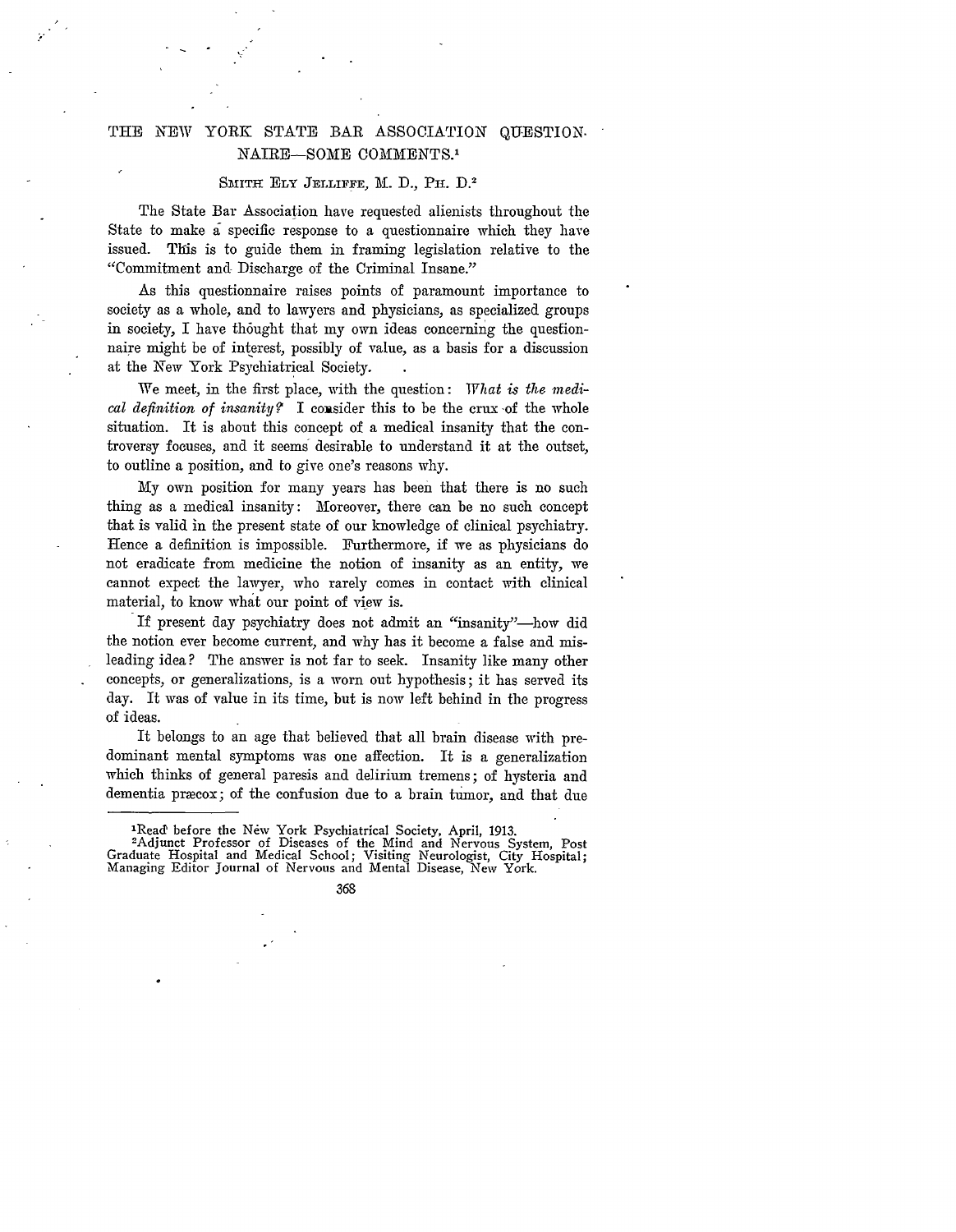to a septic kidney, as one and the same thing, because, forsooth, the "mind" is affected.

It was valid so long as we knew nothing of paresis; nothing of the mental results of exhaustion or infection; nothing about real causes; and nothing about clinical pictures with definite etiology, a consistent syndromy, a fairly accurate pathology, and an appropriate knowledge of outcome.

To those who have followed the gradual development of psychiatry from the time of Bayle, who first started the splitting process, which is segregating the psychotic conglomerate into fairly definite entities, to such a medical insanity has become an impossibility.

A still wider retrospect shows that even the Hippocratic psychiatrist recognized this; for although Hippocrates himself used the words "paranoia," "mania," "melancholia," in the widest of senses, yet he was careful to say that one could recognize an entirely different mental affection in phrenitis; and although paranoid kinds of thinking, i. e., mad, disordered, crazy thinking might be present in phrenitis, yet it was not to be confused with his mania, nor his "melancholia-because it was not conditioned as they were by the passage of bile upward to the pitnita, nor downward to the black gall of the liver.

It was the early Roman, with his great desire to systematize everything, who gave us the word "insanity." The Roman despised what he called Greek subtleties in those days-just as the law of to-day is stupid regarding medical concepts. It was the legal type of mind that produced this false medical generalization, and which even the early Greeks had avoided.

In the long periods of submerged culture and civilization, Roman ideas prevailed, and with it the idea that there was one mental disease and that was "insanity."

Let me call attention here to a similar state of things in general medicine, where I feel an illustration may serve further to illuminate my point. To a physician of several centuries ago there was but one disease of the lung. He called it pneuma. To such a one, a bronchitis due to the influenza bacillus, or to having breathed smoke was a pneuma. A pneumonia, tuberculous, syphilitic, streptoccic was a pneuma. Imagine a twentieth century physician saying a patient had pneuma because he had a disease of the lung; and yet, physicians to-day speak of insanity.

Clinical psychiatry recognizes a number of different psychoses; it cannot and should not attempt to make a medical generalization to try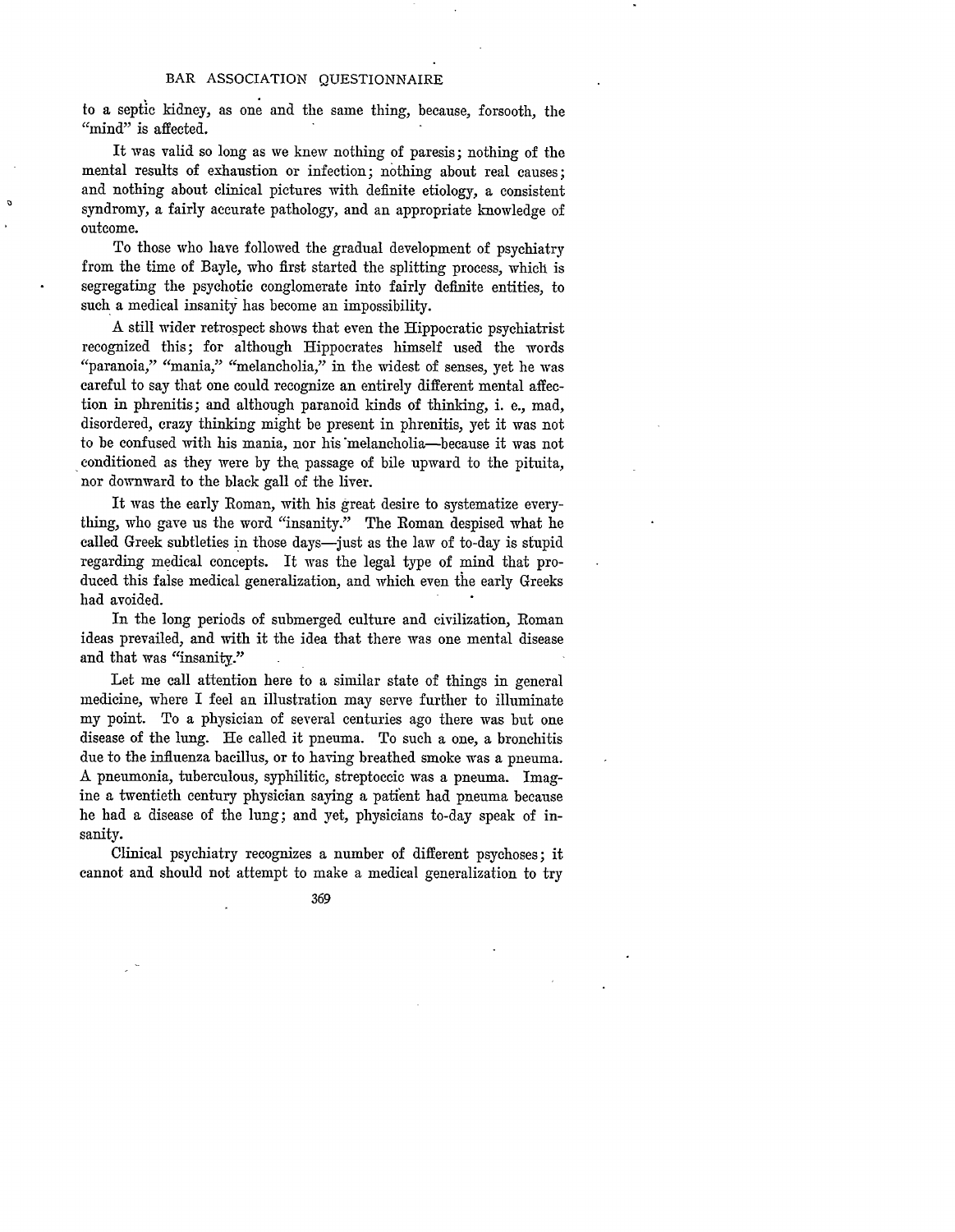to fit a social need, if such a generalization must be farcical on the face of things.

Then our answer to the first question is-there is no such thing as a medical insanity. There are various and numerous psychoses, mental diseases, comprehensible as separate entities, but no one large disease, called insanity that, medically speaking, is capable of a definition.

2. The questionnaire now jumps to  $a$  legal definition--it calls it *the* legal definition-where a person is laboring under such a defect of reason as either not to know the nature and quality of the act he was doing, or not to know that the act was wrong. Is this a sound definition *?*

I answer emphatically it is nonsense; I am tempted to say rubbish. But why?

It becomes necessary to know what does the law mean by a "sound definition." Does it mean that it defines a condition; does it ask, is it a workable hypothesis; or does it say this is a justifiable rule to apply?

From the answer given to our first question it is apparent that law and medicine must cut away albsolutely from the old insanity concept, if they are to get together on common ground.

How much does a Beethoven symphony weigh? is the kind of a question that law and medicine are asking each other under the present order of things.

Law asks for a definition of a social status; not for a medical disease. It wishes to know as a protecting and regulating bit of machinery, how best to guide itself under certain circumstances, and desires as far as possible to put it in black and white and make it usable. Here again appears that Roman spirit that would reduce everything to form. This time the law is at fault in hanging on to old concepts long after they have outlived their usefulness. The law wishes to make one generalization upon a mental state as it relates to responsibility for an antisocial act, of the validity of a contract, as to the capacity to confer with counsel, as to the ability to handle one's estate, etc., etc., they would envisage all of the situations under one term, and then their definition as given is supposed to cover it—true with later modifications known to lawyers themselves, but still all pigeon-holed in the one category "insanity."

Certainly he who wrote:

"The owl and the pussy cat went to sea In a beautiful pea-green boat"

must have had in mind the legal idea of the insanity *concept.*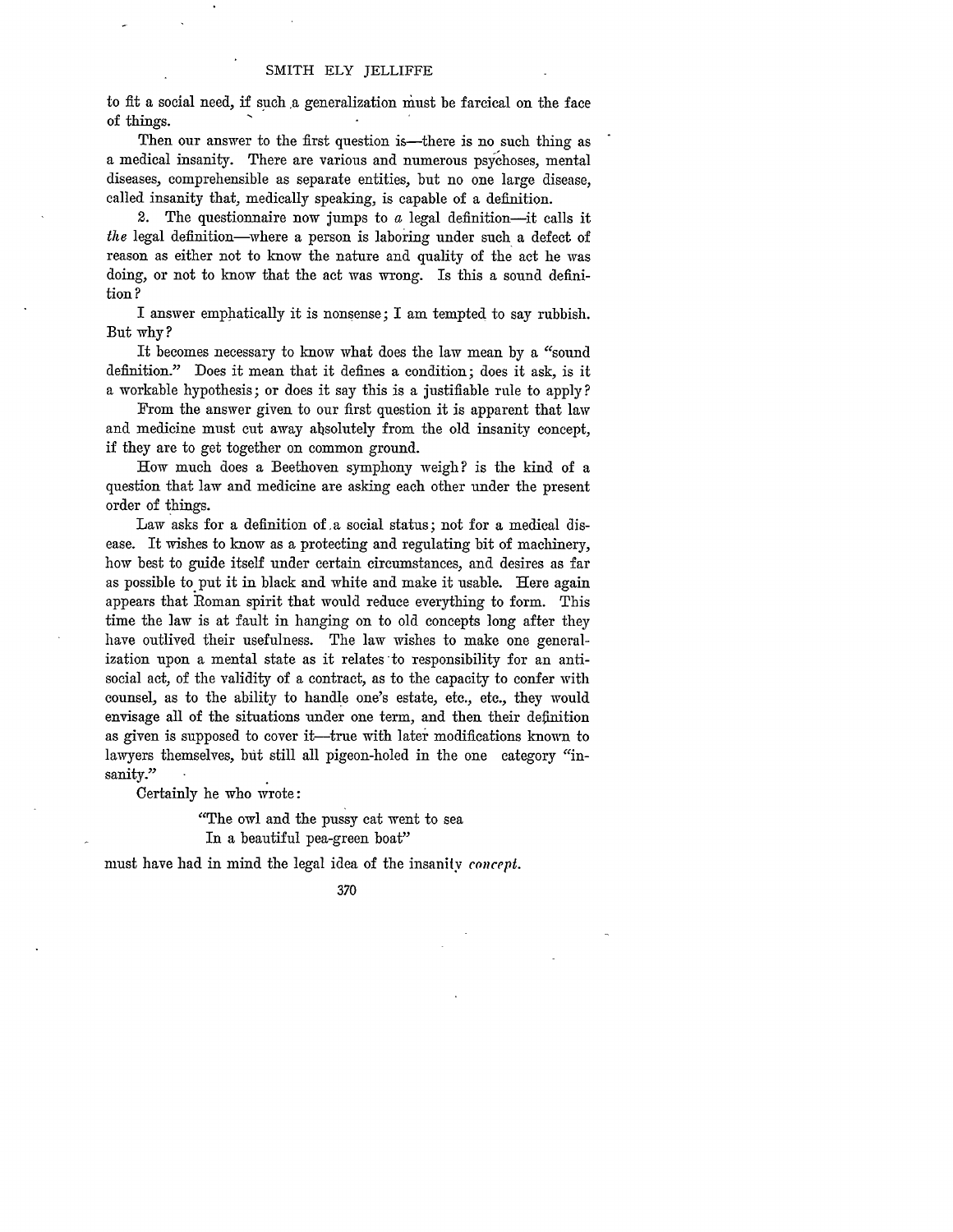**My** answer to their question [2] is that the definition is an absurdity. The law, like medicine, must get away from a unitary concept of something that does not exist-i. e., insanity. As medicine has evolved definite and specific psychoses, so law should develop separate and different concepts; responsibility for acts; validity of contracts; testamentary capacity, and meet them on the ground of their own foundations-and not apply a clap-trap definition to cover all.

3. *In passing on the question of insanity, whether urged as a reason for depriving a man of his liberty for fear of anticipated injury to himself or others, or as a defense to a charge of a crime in respect of a past act, is it necessary to have any definition of insanity at all?*

This is a legal question solely. The law wants to know from medicine-Is this man a sick man? *Has* he a sickness which requires the intervention of restraint that society has determined desirable for itself? Law does not need from medicine a definition: It wants to know what the actual situation is. It can then frame its provisions to attempt to cover them. When it does so, I am tempted to add, every law passed along these lines should automatically carry with it its abrogation after a certain length of time, and the provision for its re-casting. The making of these provisions should be in the hands of lawyers and real psychiaters (not general practitioners made into psychiaters by judiciary favoritism.)

4. *Is not insanity, like fraud, elusive of precise definition?* needs no further comment, save that "insanity," not being anything but a worn out medical and legal term, should not be defined. Something that does not exist can be elusive only to the minds of those who do not know of its non-existence.

*5. As without defining fraud we still are able to say whether a given act was or was not fraudulent,.so may we not say that certain acts and speech prove that a person is insane?*

Applying a syllogism to this we would ask: "As without defining a musical performance we are still able to say whether a given sound was or was not a musical performance, so may we not say that certain musical sounds prove that the person who wrote them has green hair?"

*6. Has not the question of a man's sanity, as generally passed on in the courts, been confused by refinements, which would have no materiality if the enquiry was directed along the line of the last question?*

**Aly** answer to this is that the word "refinements" should read "absurdities." The judicial handling of the "insanity" problem, from my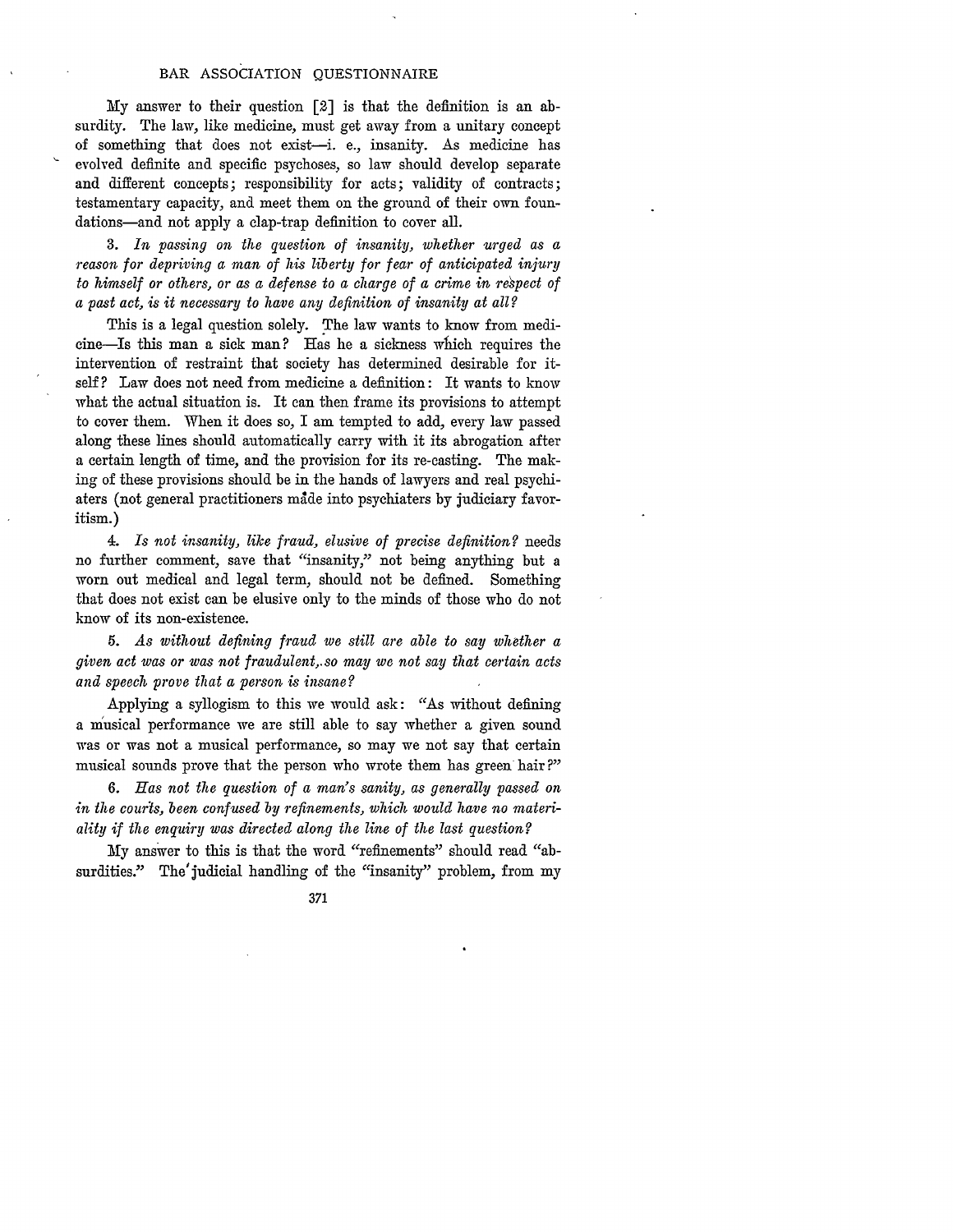experience, is a farce and a crime. Inasmuch as the last question was nonsense, this one only makes confusion worse confounded.

*7. Does not the danger to the public welfare by reason 'of the acts of insane persons lie in the inability of the insane person to control his actions, rather than in his knowledge of the difference between right and wrong?*

This again is a medieval academic question, having no sense in view of actual experience. It is vitiated by the same lack of a proper concept of the psychoses as outlined in the answer to the first question.

"The acts of insane persons," means nothing. The acts may or may not be different from those of any one else. What one determines as a sick, a pathological, situation is not one that is different in kind. from one that is called well or physiological; it is a question of degree rather than of kind. Many well people cannot control their actions. but it depends on what actions are not controlled, what is meant by control, over what periods, and how great is the loss of control whether psychiatry deals with them as sick individuals or not. **-**

This question again illustrates the uselessness of attempting to establish relations in different categories: How long is a puff of air; or. how sweet is a falling star?

*8. While under the legal defln.ition of insanity above quoted the term "criminal insane" is a contradiction in terms, is it not an apt phrase for the classification of insane persons, at least so far as amenability to the criminal law is concerned?*

The term "criminal insane" is a particularly unfortunate term. It is not an apt phrase. It is a very bad one. **A** sick man with a psychosis, let it be a paresis, a delirium tremens, an acute excitement in an epileptic,, typhoid or pneumonia patient may commit an anti-social act among many others. This individual should never be treated 'in any other way than any other sick man'. His place is in a hospital under medical treatment, not in a jail under the curse of the law, seeking, as the vengeful hand of the wounded social body, to extract from him the eye for an eye, the tooth for a tooth.

**-** 9. *If the term "criminal insane" is an appropriate one to determine certain phases of insanity, ought not the criminal insane to be amenable to the criminal law?*

10. *If so, should not the enquiry of a criminal court in a case where the defense of insanity is established, involving as it necessarily does an admission of the doing of the act as charged, be limited to a determination as to the kind of restraint to be imposed on the doer?*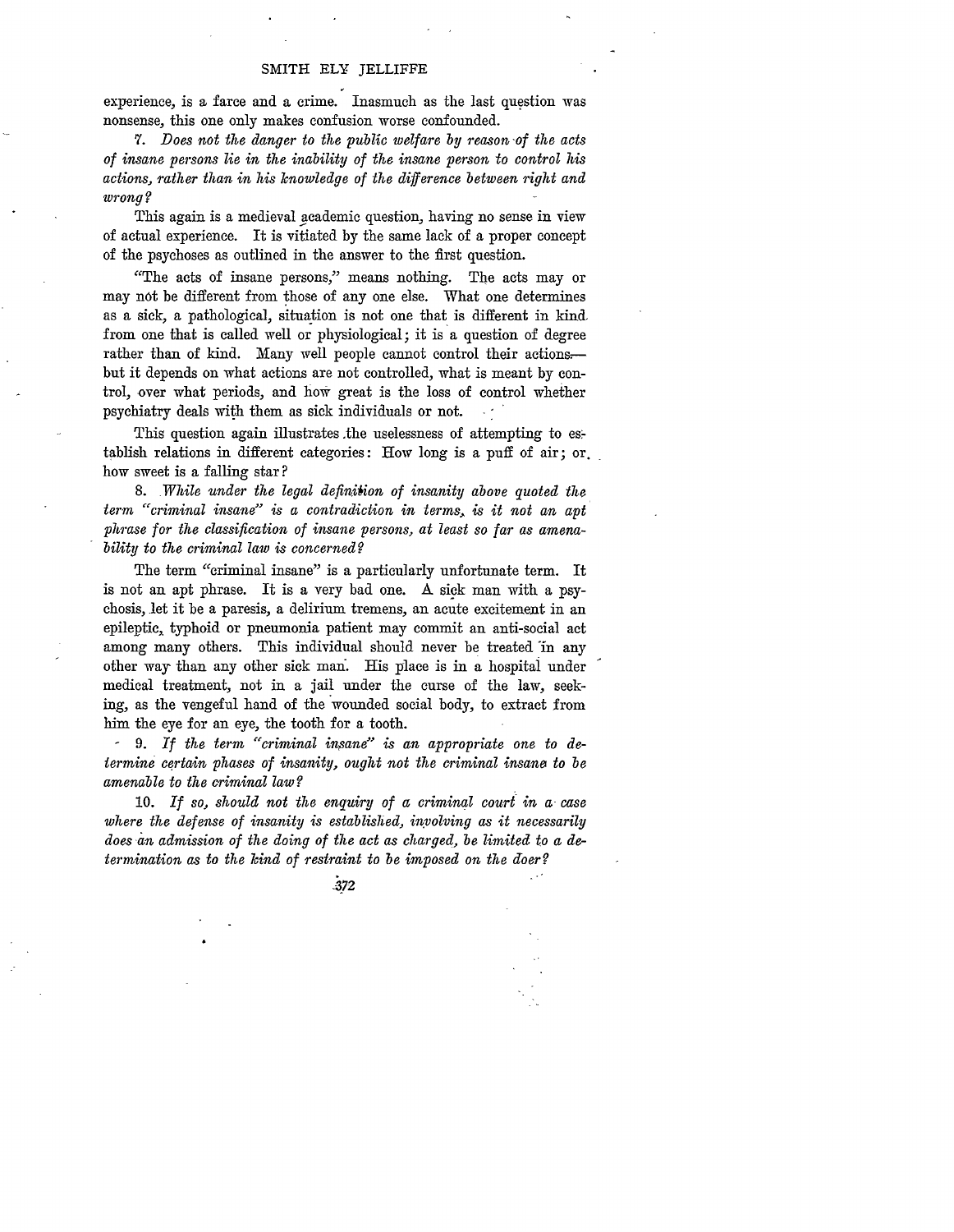These two questions are already answered. My own opinion is that both the law and the body politic for reasons largely due to sensation news-mongers have a false view point on this entire situation.

Now and then, here and there in a century, a particularly difficult and intricate situation will arise, which through motives best known through sensationalism, will be made the most of to push selfish financial and political interests. A false situation arises whereby thousands of sick individuals are treated not as sick persons, but as subjects for the revenge of an outraged society. The proper point of view is to care for the sick as sick-and if the right thing were done-lock up some of the newspaper writers as disturbers of peace, creators of false opinions, and producers of much mental sickness.

**11.** *Has society any basis for punishing crime, other than that crime is an offense against the public weal?*

What shall the law consider as a *crime*. This question is a large sociological one, and has little place in this questionnaire. It is too large to discuss. In general a society under certain forms of government called democratic does theoretically what it desires. How far this is from being true has been a theme for discussion for centuries. So far as the sick man is concerned-whether he may have committed an antisocial act or not-that is absolutely indifferent-he must always be regarded in the light of one needing medical and only medical treatment. Such medical treatment, if society so desires, may be under certain restrictive regulations, but the proper attitude of mind is that medical care and treatment is primary, legal restrictions secondary. The present system almost amounts to nothing but legal regulation and restriction. In New York State even the so called "Hospitals for the Criminal Insane" are bits of the political machinery of the "Department of Corrections." In many other states there are even no decent hospitals. The sick man is locked up in jail. And this is an age that prides itself on enlightenment.

12. *On the assumption that the phrase, criminal insane, is a correct one, should not any differentiation between society's treatment of the criminal sane and the criminal insane be based on the idea that the differentiating line between them is in respect of sanity rather than criminality?*

We have discussed this assumption. "Criminal insane" is a bad term. "Criminal" itself is one of the law's misleading symbols. Fanatical populistic demagogery may make the best elements of society "criminals," and do such damage to a social organism that may require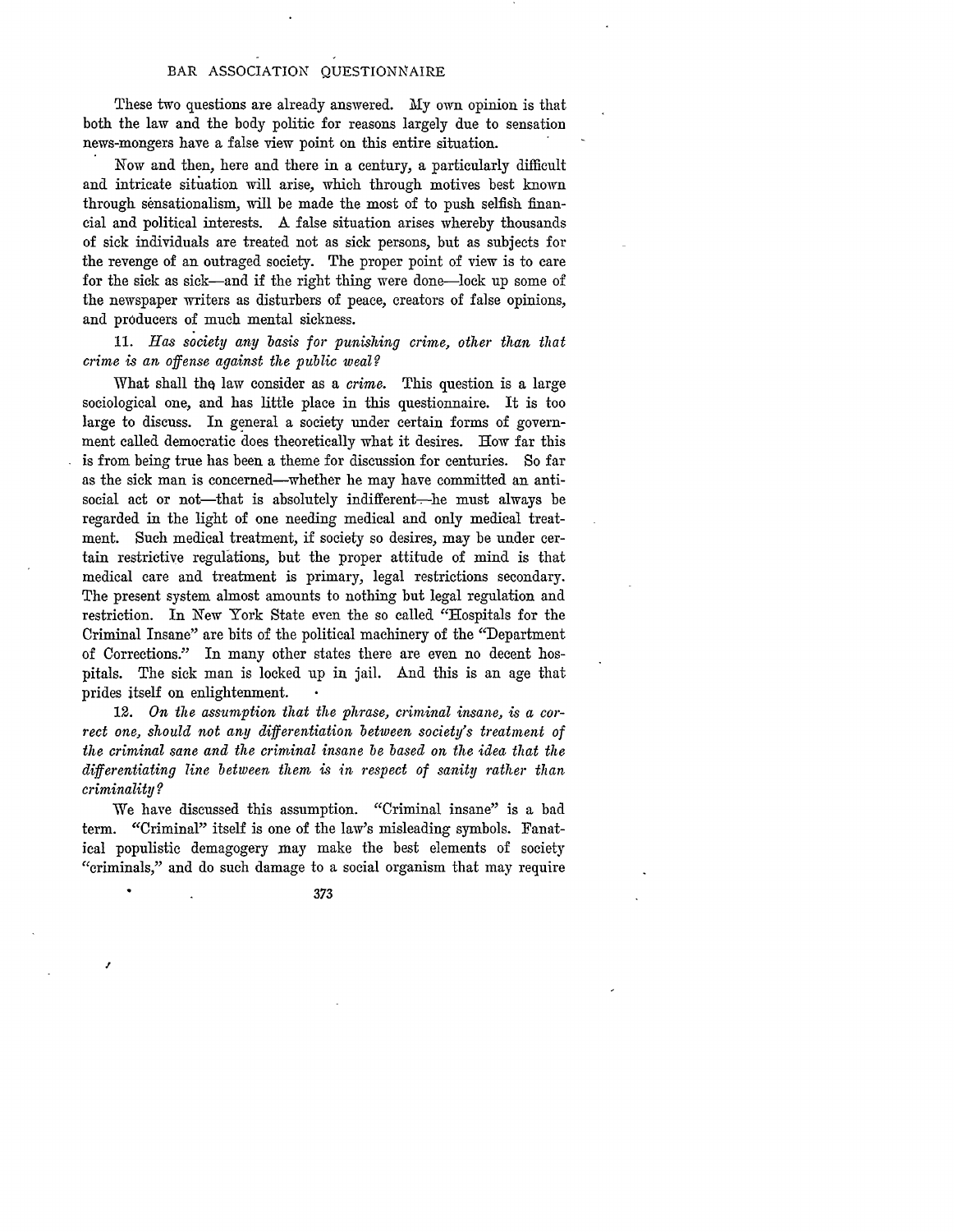years, or even centuries to remedy. Here the real criminals are the "will of the people," "mob rule." Witness, the French Revolution.

The only interest that society has in the so called criminal insane is his mental disease. He is to be treated solely from that point **of** view. He is not a "criminal" save from the standpoint of legal sophistry; he is a sick man, suffering from a psychosis.

13. *In the case of an indictment of a man for murder, whose defense is insanity, is there any need for any change in the statutory definition of murder, to wit, the killing of a man with intent to 'kill him?*

I cannot see that this question calls for medical comment. It is purely a legal question as to a definition of murder.

14. *Has not the main trouble in the administration of the criminal law, in respect of the insane, grown out of the judge-made definition of crime?*

The whole trouble has arisen because the legal machinery tries to do too many things at one time. The judge-made definition of insanity should stick to its categories and not make a mess of law and medicine, two entirely different types of situations. As for statute-made definitions of crime I can offer no suggestions.

15. *What, in your opinion, are the objections, if any, to a statute, which shall assimilate our criminal law in this respect to that which has been the law of England for a generation, namely, that where a jury is satisfied that when the accused committed the murder in question, he was insane at the time, it shall render a verdict of guilty but insane?*

The rationality of this proposition will repose upon the necessary legal correlation of guilty. Guilty of what? Of committing the deed ? Well and good thus far.

The question now goes on to say "but insane." Why not, "but irresponsible because of mental disease," and therefore not to be punished in a prison, but treated in a hospital. Why retain the word "insane," which means so many things in different states and under varying conditions? "But insane." Does it mean not having testamentary capacity by reason of "insanity," of being in such a state of imbecility or idiocy as not to be able to confer with counsel, etc., etc., etc.

Imagine going to Park & Tilford's and requesting a clerk to give you some "food." Would he know whether you wanted a barrel of flour or a loaf of sugar? This to my mind is quite analogous to the "in- "food," just as the latter is too general a term to use for the man who goes to a store to get *something,* so the former is a useless and pernicious abstraction.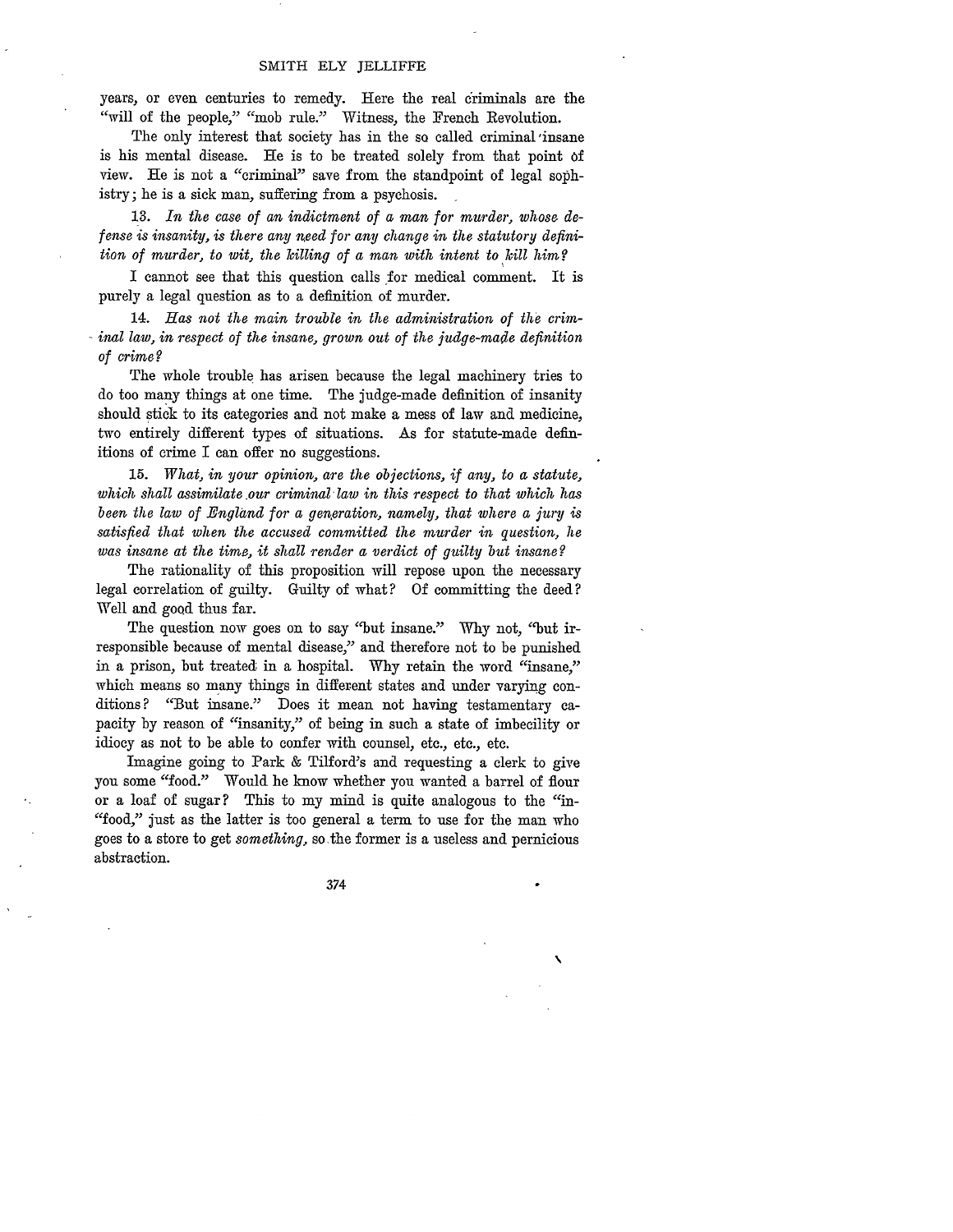*16. If such an act were passed, would not those who do violence or other injury in epileptic fits, or other cases where mental aberration results in unconsciousness of the act in question, be amply protected against injustice?*

This question is medically incomprehensible. Many acts are committed by epileptics who at the time of their execution are not "unconscious," and yet these acts are the result of diseased mental activities, and the perpetrator is irresponsible at the time of the act. He, the epileptic, may even "know the nature and quality" of the act performed, and "know that it is wrong." This is an excellent illustration to show up the farcical character of the "test for insanity."

**17.** *If any insane person commits an act, which would be criminal if done by a sane person, is there any reason, other than! a sentimental one, which should operate to prevent a jury from being required to finda verdict of guilty but insane-and 'if so, state it.*

This question has already been covered by the preceding discussion.

18. *If on a plea of insanity, which admits the doing of an act, which if done by a sane person would be criminal, a person charged with crime is found guilty but insane, would not justice be done to society on the one hand, and the insane on the other, by applying to him the same law of restraint as now exists in respect of the same, the only difference being as to the place of incarceration,?*

This question is of much interest, and worthy of much discussion. The crux of the situation resides in the attitude of mind regarding the person who committed an anti-social act as a result of a mental disease. Is he to be punished as a criminal or treated as a sick man? He needs treatment for his psychosis so long as it lasts and society can only demand that the doctors know their business, will treat the disease as it should be treated, and if society needs protection at the same time, or at subsequent times, that the proper provision should be made.

The whole problem is really a very simple one after all. It has been made needlessly complex and confusing because of the unconscious and hidden motives of the clans-i. e. the legal and political clans. The formula of this latent content is, make a lot of fuss, kick up a terrible lot of dirt, call "experts" all kinds of bad names, frighten the people with all this hallabaloo and in the meantime the unnecessary machinery created to take care of the artificially constructed panic will keep a vast amount of political patronage busy, and idle at the same time; at the expense of the innocent, who believes himself in need of protection from a purely fictitious danger.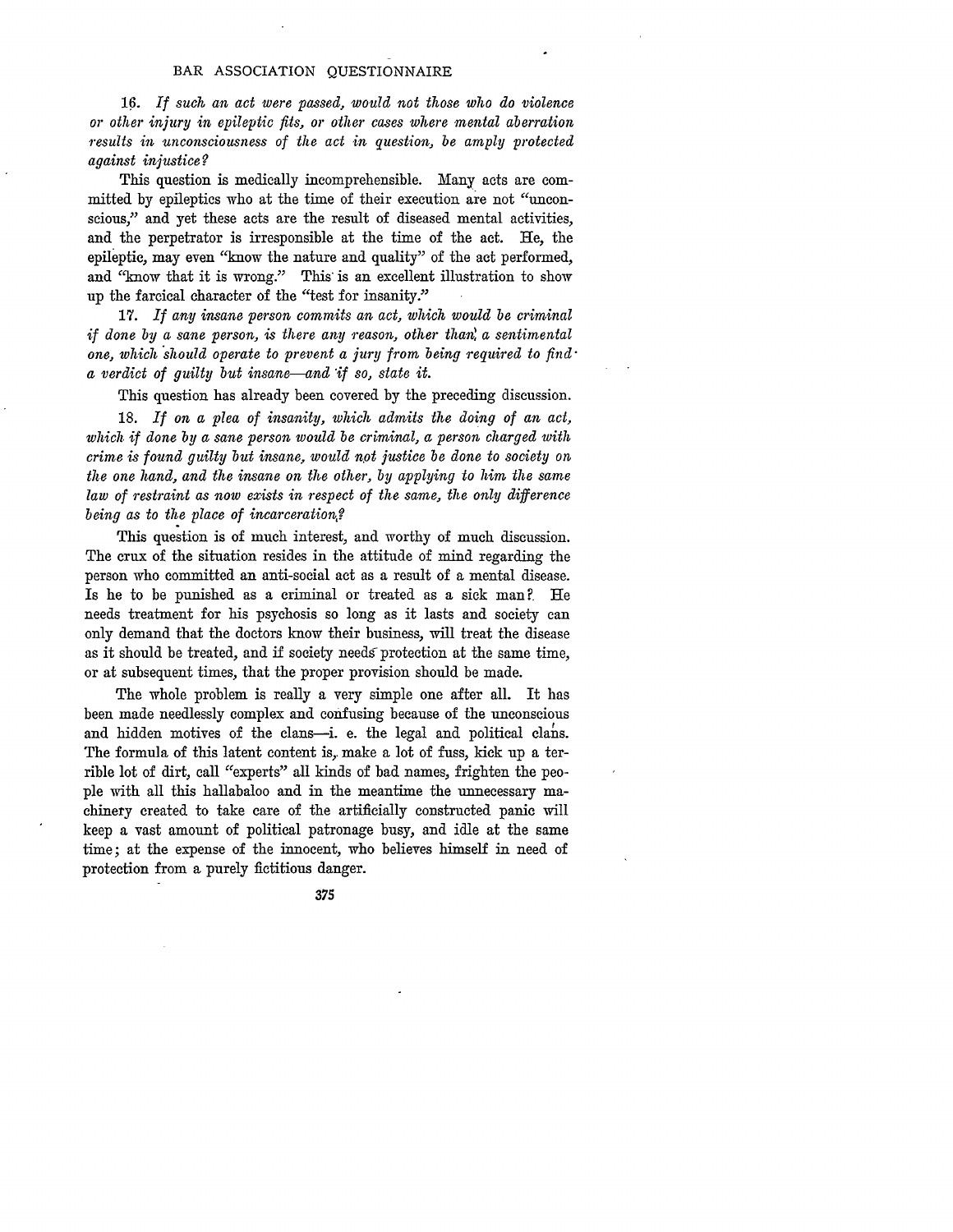19. Is not the abuse of our criminal law, whereby under our pres*ent practice of allowing verdicts of not guilty by reason of insanity a man* can *escape death or imprisonment by a plea of insanity, and after; wards escape further imprisonment by a plea of regained sanity, an abuse which ought to be stopped?*

If an abuse of this kind exists it is minimal. The greater abuse one thousand fold is the vast injustice and cost of treating mentally sick people by clumsy and antiquated legal machinery, which, interfering with their recovery, causes untold misery, and ceaseless struggle and strife. The real abuse is the legal abuse of furthering class interests, i. e. legal ones, at the expense of sick people and under the guise of protecting the community. The hypocrisy of the legal method of dealing with the medical problem of mental disease is to my mind one of the worst abuses which must be remedied in the near future.

The shoe should be put on the other foot, is my answer to question 19.

*20. Is there any better way of stopping the abuse, than by allowing juries to find a verdict of guilty but insane?*

Yes, there are countless better ways. Abolish the whole prolix, costly, medieval, cumbersome and corrupt structure of the "legal treatment of insanity." This' is the first abuse that should be stopped. If the law is honestly looking for real abuses it should not look abroad for "motes;" there are "beams" much nearer home.

21. *In any just administration of criminal law, should there be any more stigma* on *a man or his family by reason of a verdict of guilty but insane, than by a verdict of not guilty by reason of insanity?*

**<sup>N</sup>**The whole legal method of the treatment of mental disorders is responsible for the stigma. This creating of the stigma is one of the legal ways of retaining its octopus grip on the whole system. All legal methods of treating medical problems are bound to result in stigma. They mean publicity. The law needs this publicity to further its own interests; with less of it there would be less stigma, and less mental disorder incidentally.

22. *Does not the whole question of dealing with the criminal insane boil down to one point, what shall be done with a man, who, upon a trial for crime has been by a jury found to lave done an unlawful act while in a state of insanity?*

**,** With the comments on the words "criminal" and "insane" and "insanity" already made, yes. With the further note "how shall both the individual's and society's best interests be subserved ?"